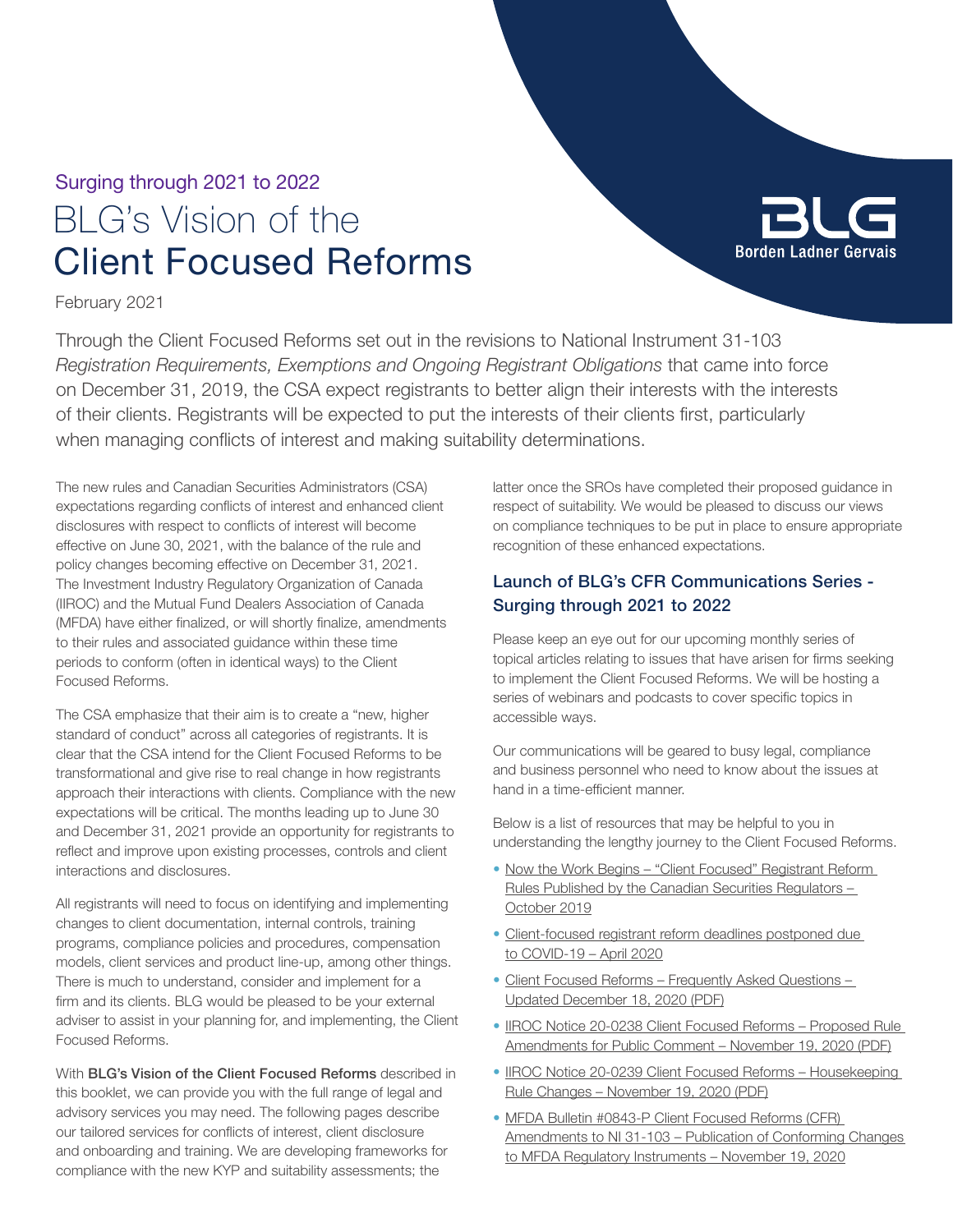# Conflicts Compliance **Services**

The new rules and CSA expectations regarding conflicts of interest will be effective on June 30, 2021. The Investment Industry Regulatory Organization of Canada (IIROC) and the Mutual Fund Dealers Association of Canada (MFDA) have amended their rules and associated guidance to conform to the Client Focused Reforms, in substantially similar ways.

The Client Focused Reforms introduce a new standard for managing material conflicts of interest: conflicts must be addressed *in the best interest of the client*.

Registrants must:

- take reasonable steps to identify existing and reasonably foreseeable material conflicts of interest between a client and the firm, or any individual acting on the firm's behalf;
- address all material conflicts of interest in the best interest of the client;
- avoid material conflicts of interest that cannot be otherwise addressed in the best interest of the client;
- provide affected clients with written disclosure of material conflicts of interest at account opening or in a timely manner thereafter.

Registered representatives must promptly report all material conflicts of interest to their sponsoring firm and refrain from any trading or advising activity in connection with a material conflict of interest unless: (i) the conflict has been addressed in the best interest of the client, and (ii) the representative has received consent from their sponsoring firm to proceed with the activity.

A registrant will not satisfy the requirement to address material conflicts in the best interest of the client solely by providing disclosure to the client. However, disclosure of a firm's conflicts controls remains vital and updated disclosures are expected to be made available to existing clients by June 30, 2021 as well as provided to new clients opening accounts after that date.

Investment fund managers of public funds remain subject to the conflicts regime in National Instrument 81-107 *Independent Review Committee for Investment Funds* and therefore are exempt from the conflicts rules in the Client Focused Reforms. A coordinated approach to conflicts for those registrants who manage public funds and carry on other business will be key.

#### BLG's Conflicts Compliance Services

We can assist registrants in developing a compliance framework for identifying and managing conflicts in the best interest of their clients. BLG's Conflicts Compliance Services will allow registrants to:

- Define "conflicts of interest" in ways that will resonate with individuals working for the firm, including executives, representatives and operational and compliance staff. Conflicts of interest are not always obvious and all executives, representatives and staff must be able to understand when a conflict of interest may arise. Determining whether a material conflict exists is a contextspecific exercise in which registrants should consider whether the conflict may be reasonably expected to affect the client's decisions and/or the registrant's decisions or recommendations in the circumstances.
- Identify existing conflicts of interest and determine whether these conflicts are being managed in the best interest of the client. We can assist you in identifying common conflicts of interest, which will allow you to determine if these specific conflicts are material to your firm.

Examples of conflicts of interest are provided by the CSA in the Companion Policy to NI 31-103 (as listed below); however, they should not be taken as the only conflicts of interest that could apply to a firm.

- Distribution of proprietary products;
- Accepting compensation from third parties for distributing certain securities;
- Referral arrangements;
- Fee-based accounts (in certain circumstances);
- Internal compensation practices that could influence which securities and products are recommended to clients; and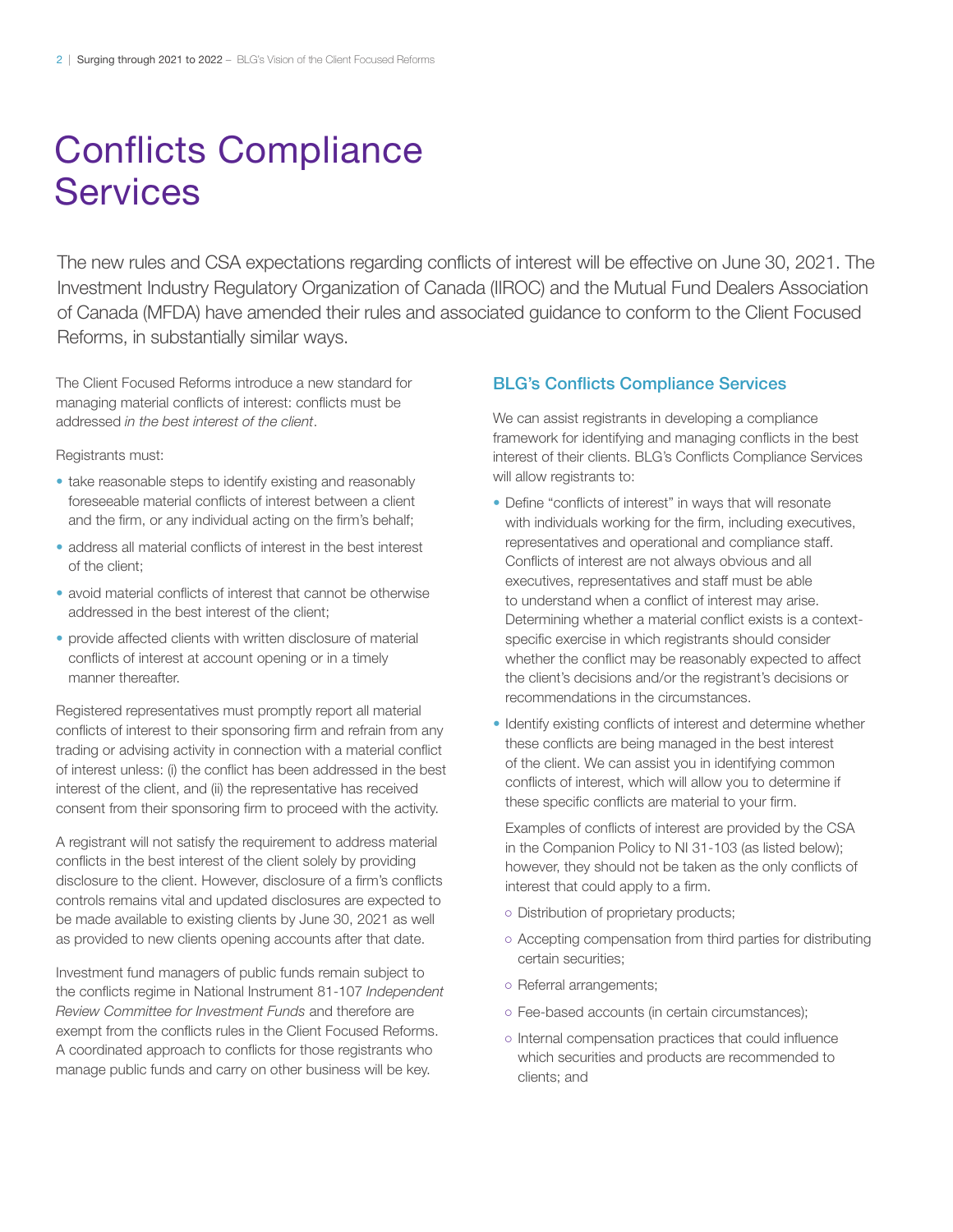- Outside business activities of representatives, including acting as director or officer of another entity or being a shareholder of another entity.
- Understand what is meant by managing conflicts of interest in the best interest of the client and what mitigation techniques or controls can be used to ensure that clients' interests are prioritized over any other competing considerations. A firm may need to prohibit certain activities, if it cannot be certain that a conflict will be managed in the best interest of the client. The CSA's suggested controls for those conflicts listed in the Companion Policy to NI 31-103 must be carefully considered.
- Develop escalation practices that will be implemented internally for representatives and all staff to identify conflicts of interest and escalate them to internal decision makers who will determine how to address the conflict.
- Ensure that plain and clear written (and verbal) disclosure is given to clients about conflicts of interest and how they are managed, while ensuring that other controls exist to manage the conflict beyond disclosure.
- Develop a testing regime for the firm's conflicts management framework.
- Include regular CCO reporting of conflicts management to the firm's UDP, executive team and board of directors.
- Develop adequate processes for written records on how conflicts are identified, escalated and managed.
- Develop and carry out effective training programs for all executive, representatives, operational and compliance staff to ensure appropriate levels of understanding of conflicts and the firm's conflicts regime.
- Ensure that the firm's written compliance policies and procedures reflect the specific conflict management practices.
- For investment fund managers, ensure that the conflicts regime as it applies to management of their public funds is effective and remains compliant with NI 81-107 and fits with the conflicts regime expected by the Client Focused Reforms for any other business conducted within the firm.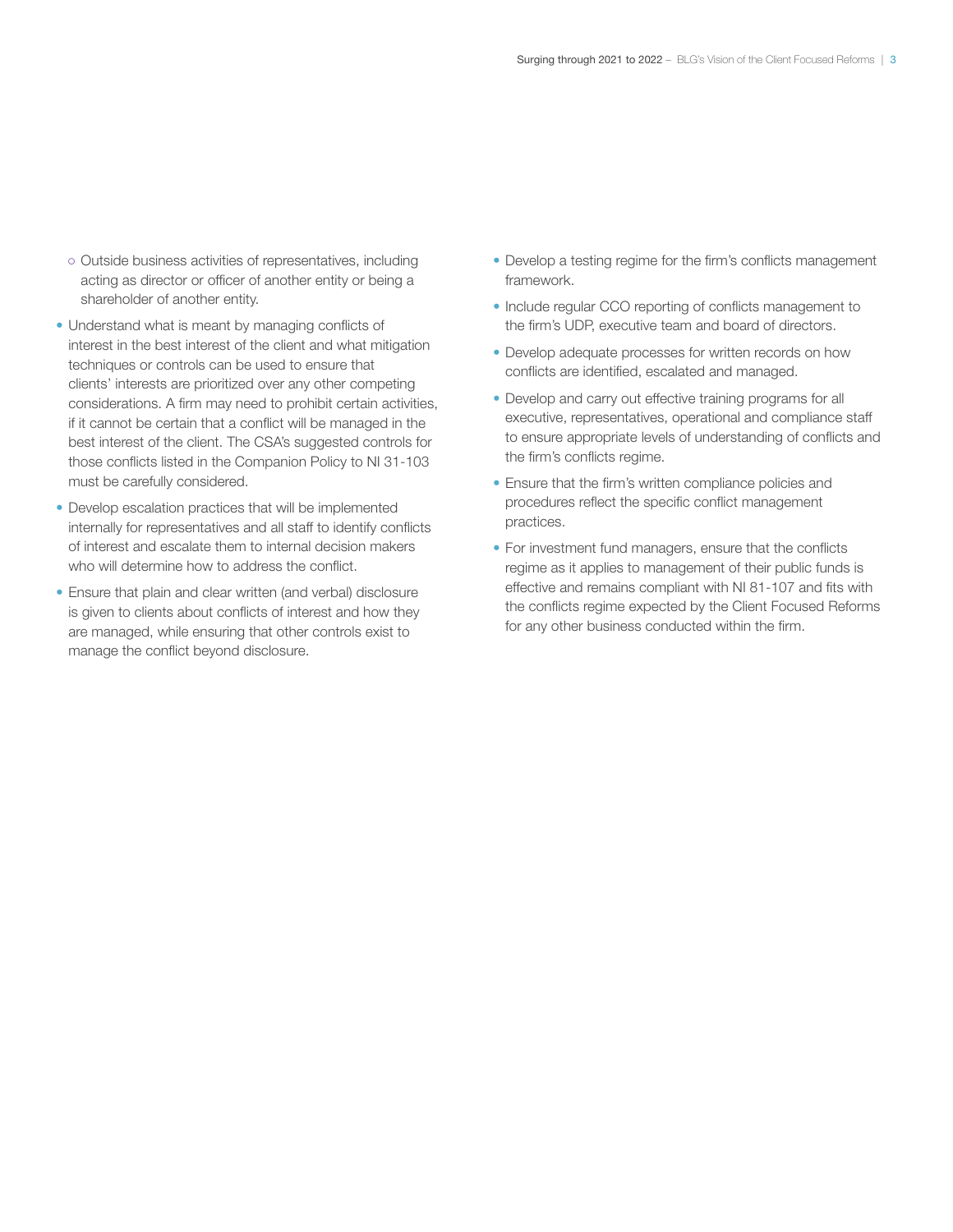## Client Disclosure, KYC and On-Boarding Compliance Services

Disclosure to clients remains a critical piece of the regulatory structure. "Know-your-client" (KYC) remains a pillar of the new regime, and significantly enhanced suitability expectations will apply starting January 1, 2022. New disclosure requirements regarding enhanced disclosure of conflicts of interest come into force on June 30.

Disclosure of all material conflicts of interest must be provided to clients in a way that is "prominent, specific and written in plain language". The disclosure must include:

- the nature and extent of the conflict of interest;
- the potential impact on and risk that the conflict may pose to the client; and
- how the conflict has been or will be addressed.

It will be important to determine how this enhanced disclosure will be provided to existing clients on or before June 30, 2021.

The enhanced "relationship disclosure information" (RDI), expanded pre-trade disclosure and the other remaining disclosure related rules will become effective on December 31, 2021.

Compliance with the new expectations will be critical. The months leading up to June 30 and December 31, 2021 provide an excellent opportunity for registrants to reflect, and improve upon, existing client disclosures and the processes for client on-boarding, interactions and reporting.

Elements of enhanced RDI that will be required effective December 31, 2021 include:

- Expanded description of products and services offered, with a discussion on:
- o any restrictions on the client's ability to liquidate or resell a security; and
- fund management expense fees or other ongoing fees the client may incur through investing in specific securities.
- Any limits on what products or services are available for accounts offered by the registrant, including whether the firm will "primarily or exclusively" offer proprietary products or whether there are any other limits on the availability of products or services.
- A description of any benefits (rather than just compensation) received, or expected to be received, in connection with the client's purchase or ownership of a security through the registrant.
- A statement that any investment action the registrant or its representatives take or recommend for a client must be suitable for the client and puts their interest first.
- A general explanation of the potential impact on a client's investment returns of operating charges, transaction charges, investment fund management expenses, as well as any other ongoing fees the client may incur, including the effect of compounding over time.

Enhanced pre-trade disclosure (to be provided at least verbally before the client agrees to a trade in a specific security) must include information about whether there are any expenses or other fees that the client may incur in connection with the security. This must include a discussion about management fees (MER) of an investment fund, for instance.

Firms also will want to focus on account opening documents, including questionnaires and application forms which collect KYC information. Subtle, but important enhancements have been made to the elements of KYC that are expected to be collected, and it will be important to determine how these relate to the new suitability enhancements and expectations.

## BLG's Client Disclosure, KYC and On-Boarding Compliance Services

We can assist registrants in developing an approach to comply with the disclosure requirements and KYC expectations, in ways that are integrated with the registrant's on-boarding packages for new clients, its on-going interactions with clients and its reporting packages for existing clients.

The overarching principle is that registrants must give clients all information that a reasonable investor would consider important regarding the client's relationship with the registrant, including specific information on how the firm manages conflicts of interest. The CSA continue to focus on the need for plain language communications with clients.

In addition, suitability assessments must be related to the KYC information collected from clients and all recommendations and actions with respect to a client's account must put the client's interest first.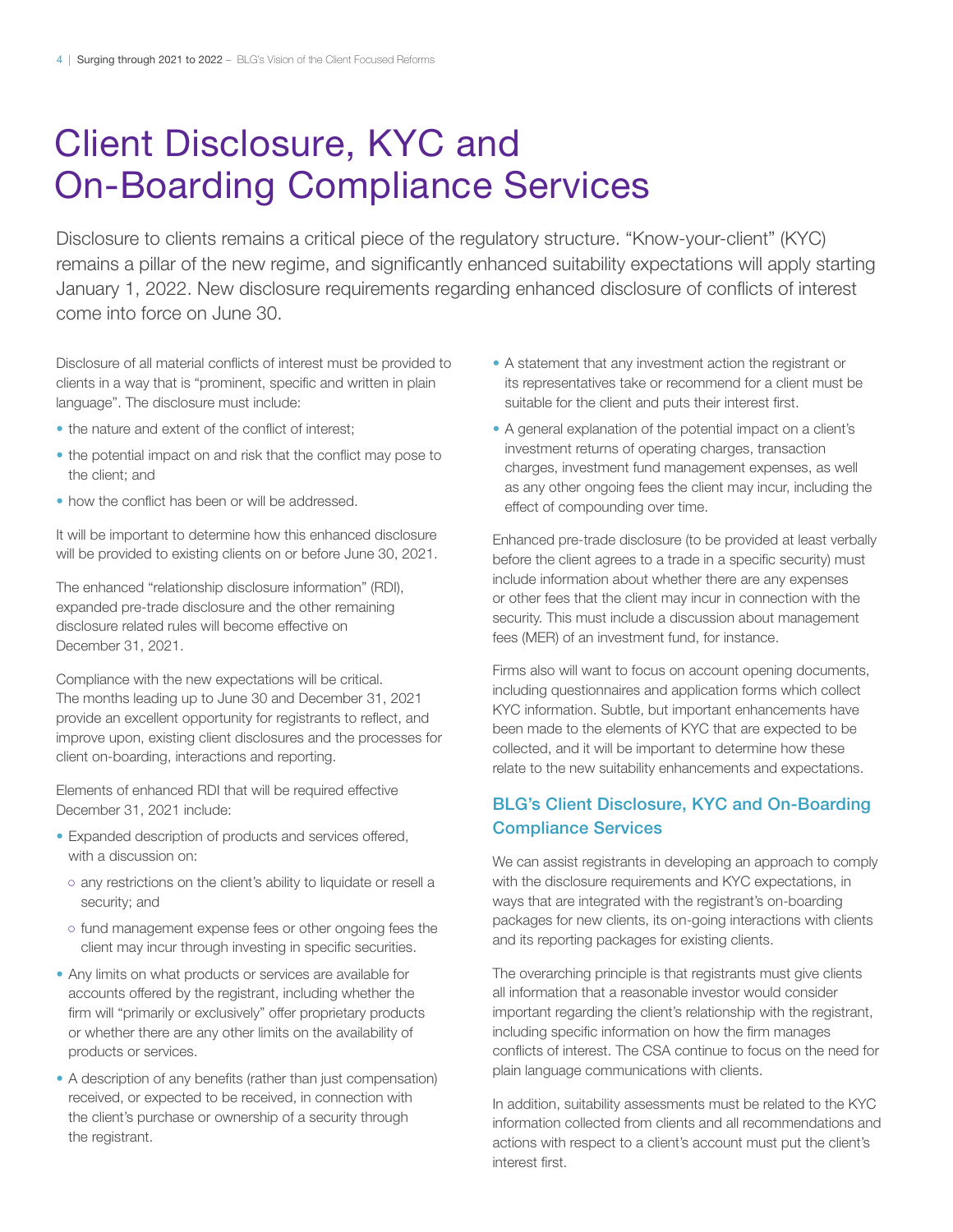BLG's Client Disclosure, KYC and On-Boarding Compliance Services will allow registrants to:

- Ensure that plain and clear written disclosure is given to clients about conflicts of interest and how they are managed. Ensure that representatives understand how to explain the conflicts disclosures to clients and emphasize the importance of this information.
- Ensure the RDI is comprehensive, covers all relevant and required information and is written in plain and clear language, with the use of technical terms and acronyms minimized.
- Integrate RDI and conflicts disclosure with client on-boarding packages and on-going reporting.
- Document RDI updates and delivery to clients.
- Document pre-trade disclosure that is provided to clients.
- Ensure that the firm collects the appropriate KYC information so it can carry out the enhancements to the suitability assessments expected by the Client Focused Reforms. It will be important to review account opening questionnaires and application forms to ensure the correct information is collected and integrated with the new expectations for suitability assessments.
- Streamline client on-boarding packages, on-going reporting and website disclosure to ensure consistency with the Client Focused Reforms. This will include revised website disclosure, offering memoranda, subscription agreements, investment management agreements, client account agreements, account application forms, trade confirmations, account statements (among other documents).
- Include regular CCO reporting about KYC and suitability enhancements, along with disclosure changes.
- Develop and carry out effective training programs for all executive, representatives and operational and compliance staff to ensure appropriate levels of understanding about the purpose of and need for clear disclosure to clients, as well as the purpose of KYC collection and suitability assessments.
- Ensure that the firm's written compliance policies and procedures reflect the new disclosure, KYC and suitability assessment requirements.
- Ensure that the firm and its representatives will be ready for compliance with the new anti-misleading communication rules and expectations that will come into force on December 31, 2021 and the concepts behind these rules are integrated into the disclosure as much as possible in advance of 2022. These rules will prohibit registrants (individuals and firms) from holding themselves out in a manner that could reasonably be expected to deceive or mislead any person or company as to:
	- the proficiency, experience, qualifications or category of registration of the registrant;
	- o the nature of the person's relationship, or potential relationship, with the registrant; or
	- the products or services provided, or to be provided, by the registrant.

Restrictions on registered individuals using specific titles will also be effective on December 31, 2021. Registered individuals will not be able to use:

- a title, designation, award, or recognition that is based partly or entirely on that registrant's sales activity or revenue generation;
- a corporate officer title, such as President or Vice-President, unless the registrant's sponsoring firm has appointed that registrant to that corporate office pursuant to corporate law; or
- a title or designation, unless that registrant's sponsoring firm has approved its use.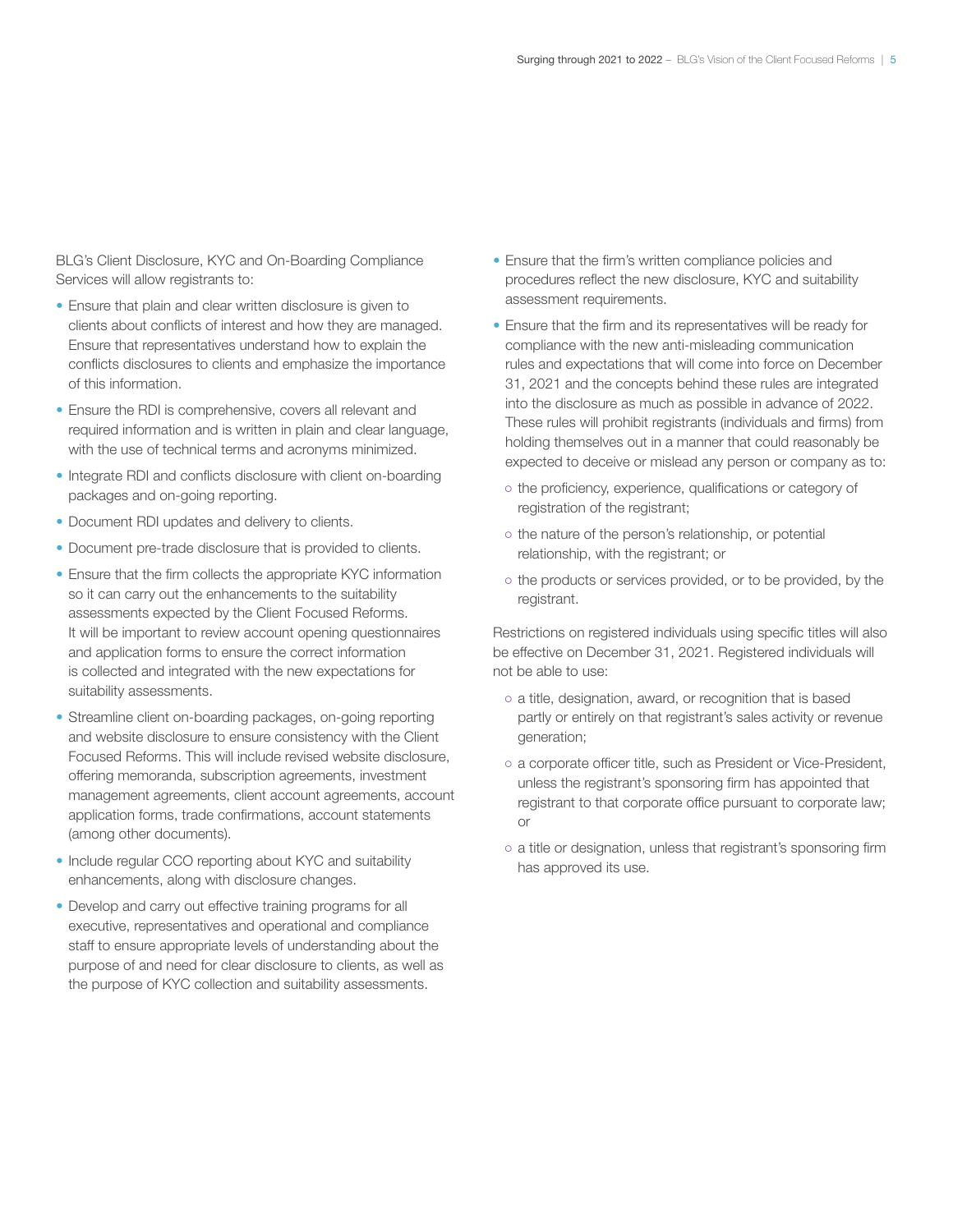## Training Programs Compliance Services

Training of representatives, executives and staff is a vital element of the Client Focused Reforms. A firm will be required to provide training to representatives on compliance with securities laws and their respective roles in the compliance system. We also recommend this be extended to executives and other personnel. Training must be focused on the primary enhanced rules and CSA expectations associated with know-your-client (KYC), know-your-product (KYP), suitability assessments and identification and management of conflicts of interest. Notwithstanding that requirements for training will be phased in and not effective until December 31, 2021, it will be important to develop a training program and associated record keeping well in advance of that date.

A firm will be required to implement a training regime, assess it periodically and update it as necessary, including when the size and complexity of the firm's business changes, and when regulatory requirements and/or expectations change. Firms will also be required to document the training regime, including the assessments and updates.

Flexibility in designing, implementing and maintaining the training program is provided for in the Client Focused Reforms. However, the regulators expect certain specific areas to be covered, most notably with respect to conflicts of interest. Registrants will be expected to provide their registered individuals with information on:

- How to identify existing and reasonably foreseeable material conflicts of interest between a registered individual and their client;
- How to address material conflicts of interest in the best interest of their client; and
- How to put the client's interest first when making suitability determinations for their client.

Training obligations can be outsourced by registrants, but each firm will remain responsible for demonstrating that the training has met the regulatory requirements and CSA expectations.

#### BLG's Training Programs Compliance Services

BLG can assist registrants in developing a training program that is scaled to a registrant's business model, size and complexity to ensure that registered individuals, executive and other personnel understand their roles and responsibilities under the Client Focused Reforms and related securities laws.

BLG's Training Programs Compliance Services will allow registrants to:

- Identify any gaps in the firm's compliance system that need particular focus in the training regime;
- Identify when a training regime needs updating and assist in updating it;
- Identify any gaps or deficiencies in a training regime;
- Ensure that registered individuals, executive, compliance and operational personnel receive appropriate and tailored training in all relevant areas;
- Ensure that change management principles are taken into account with training, with emphasis on what has changed and why change is important;
- Develop methods of training that will be interesting, engaging and useful for registered individuals and others and that will be proportionate to the nature of the firm;
- Accurately document the training regime and the completion by each registered individual of training; and
- Update the firm's compliance manual to ensure the training regime is codified.

We have training modules that we can tailor to specific firms, if they decide to outsource all or part of their training program to BLG.